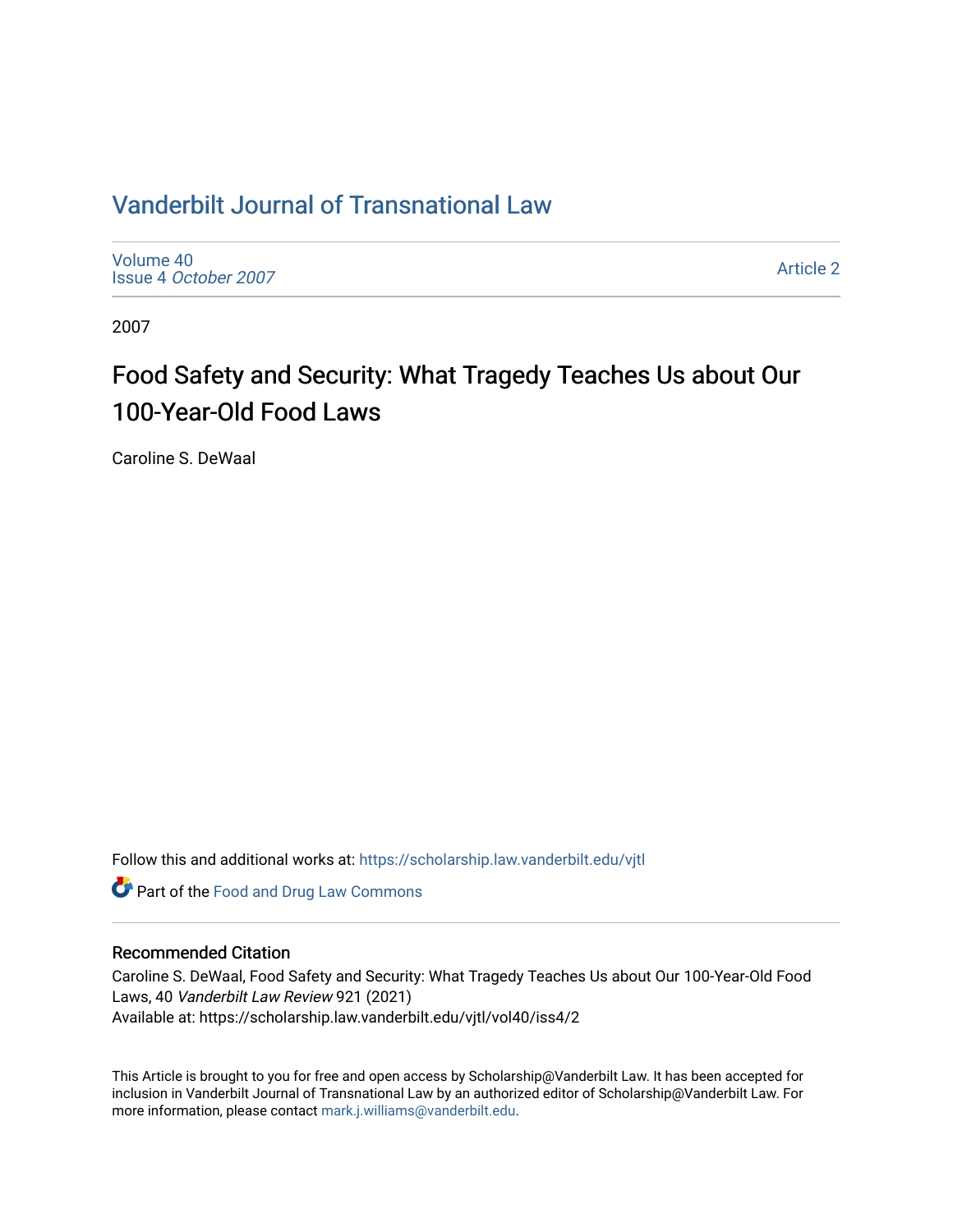## **Food Safety and Security: What Tragedy Teaches Us about Our 100-Year-Old Food Laws**

#### *Caroline Smith DeWaal\**

#### **ABSTRACT**

*The United States food safety system is antiquated and failing. The laws that form the foundation of our food protection and govern the United States Department of Agriculture (USDA) and the Food and Drug Administration (FDA) were enacted over 100 years ago.1 While some new powers were given to FDA with the Bioterrorism Act of 2002, funding has not kept pace.2 Safe Food International (SF), a coalition of consumer organizations from around the world, created a set of guidelines outlining an ideal national food safety program.3 The current system in the United States falls short of that goal. The outbreaks in 2006 and 2007 are simply the latest symptom of our outdated and failing food-safety system.4 We need to modernize our food laws and create a strong, science-based Food Safety Administration. The Safe Food Act of 2007, introduced by Senator Durbin and Representative DeLauro, requires the development of a single food-safety agency with the power to recall food, inspect foreign food plants, and work to prevent both intentional and unintentional contamination of the U.S. food supply. <sup>5</sup>*

**<sup>\*</sup>** Ms. Smith DeWaal is Director of Food Safety at the Center for Science in the Public Interest **(CSPI),** Washington, **D.C.,** and co-author of *Is Our Food Safe: A Consumer Guide to Protecting Your Health and the Environment* (Three Rivers Press 2002). Cassandra Everett contributed to researching this paper.

**<sup>1.</sup>** James Harvey Young, *The Long Struggle for the 1906 Law,* **FDA CONSUMER,** June **1981,** *available* at http://www.cfsan.fda.gov/-lrdlhistory2.html.

<sup>2.</sup> Public Health Security and Bioterrorism Preparedness and Response (Bioterrorism) Act of 2002, Pub. L. No. **107-188, 116** Stat. 594 (codified in scattered sections of **7,** 21, **29,** and 42 **U.S.C.)** (2002).

<sup>3.</sup> Caroline Smith DeWaal & Gonzalo R. Guerrero Brito, *Safe Food International: A Blueprint for Better Global Food* Safety, 60 FOOD & DRUG L.J. 393, 398-405 (2005).

*<sup>4.</sup> See, e.g.,* Scott Kilman, *Consumers are Urged to Avoid Bagged Spinach Amid Illnesses,* WALL ST. J., Sept. 15, 2006, at **A8.**

<sup>5.</sup> Safe Food Act of 2007, **S.** 654, H.R. 1148, 110th Cong. (2007).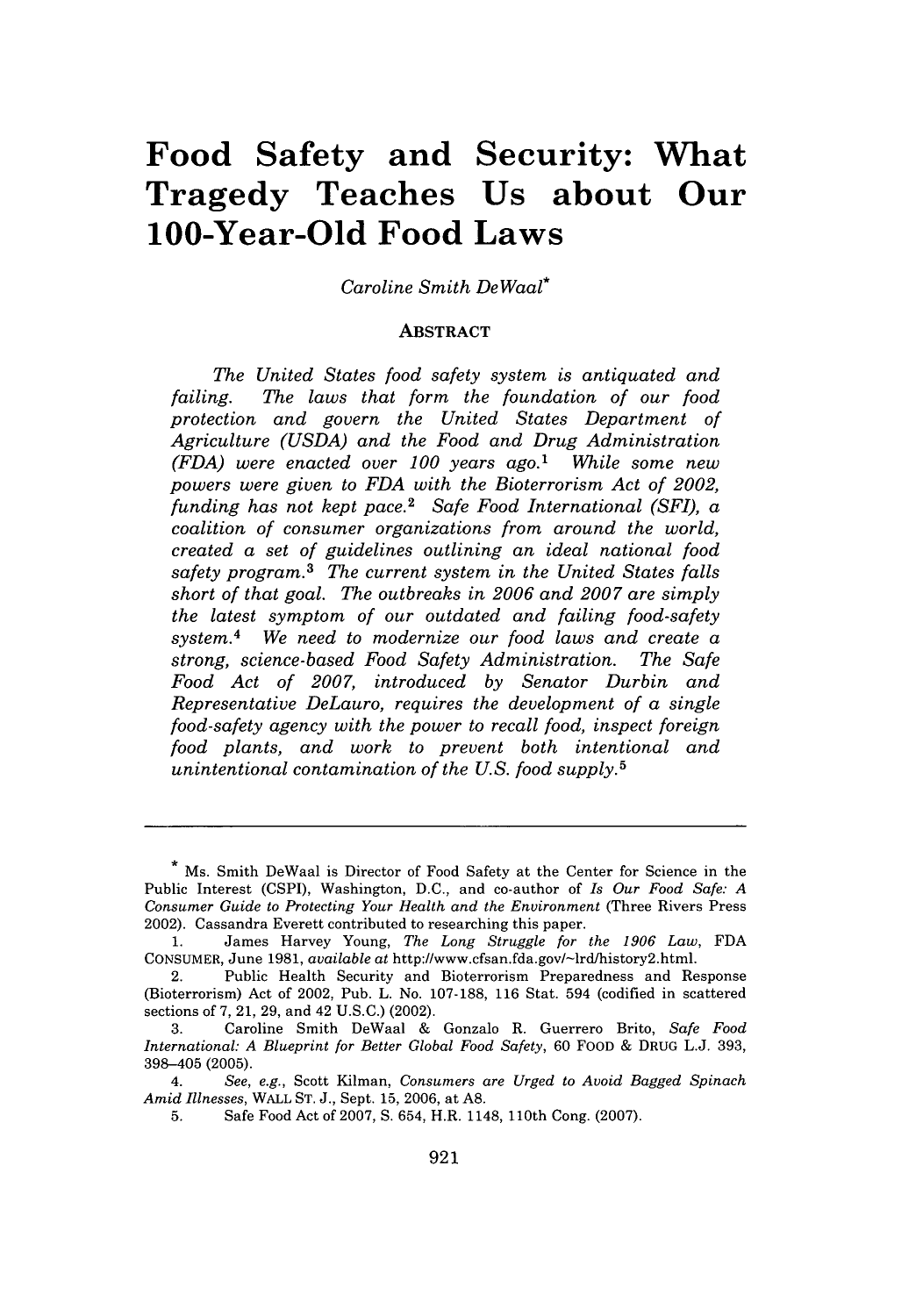#### TABLE OF **CONTENTS**

|                       |                                                          | 922 |
|-----------------------|----------------------------------------------------------|-----|
|                       | A.                                                       | 922 |
|                       | The Need for Food Protection Recognized<br><b>B.</b>     | 924 |
|                       | The Formation of Safe Food International<br>$C_{\alpha}$ | 925 |
| H.                    | ONGOING OUTBREAKS UNDER A BROKEN SYSTEM                  | 928 |
| TH.                   | GAPING HOLES IN THE FOOD SAFETY NET                      | 931 |
| $\mathbf{IV}_{\perp}$ | THE SAFE FOOD ACT: A MODERN SOLUTION                     | 933 |

Americans live in a fast-paced global economy. They snack on raspberries from Guatemala and mangos from the South Pacific, unaware that the safety of these foods is subject to a patchwork of oversight, both here and in foreign countries. In many parts of the world, underfunded food safety agencies do not have the ability to regulate food entering the global market.<sup> $6$ </sup> The same holds true in the United States, where the laws governing food safety were enacted in 1906.

This Article will discuss the gaps in our safety net and the steps needed to address these deficiencies through a reexamination of both the statutory and fiscal underpinnings of the U.S. food safety infrastructure. Building a more effective food safety and security program requires updated food laws implemented by a unified food safety authority and built on a strong foundation of public health and science. This new agency must have strong regulatory and enforcement powers that are sufficient to address both man-made and natural threats to the food supply.

#### I. THE FOUNDATION OF FOOD LAW

#### A. *The 1906 Laws*

The food safety laws of the United States were adopted in 1906 in response to Upton Sinclair's shocking expos6 novel, *The Jungle.7* Congress enacted the Pure Food and Drug Act and the Federal Meat Inspection Act (FMIA), and they were signed into law by President Theodore Roosevelt.8 Under FMIA, meat was for the first time

<sup>6.</sup> WORD HEALTH ORGANIZATION [WHO], HEALTHY FOOD MARKETS (2006) *available* at http://www.who.int/entity/foodsafety/publications/capacity/healthymarketbrochure.pdf.

<sup>7.</sup> Young, *supra* note 1.

<sup>8.</sup> *Id.*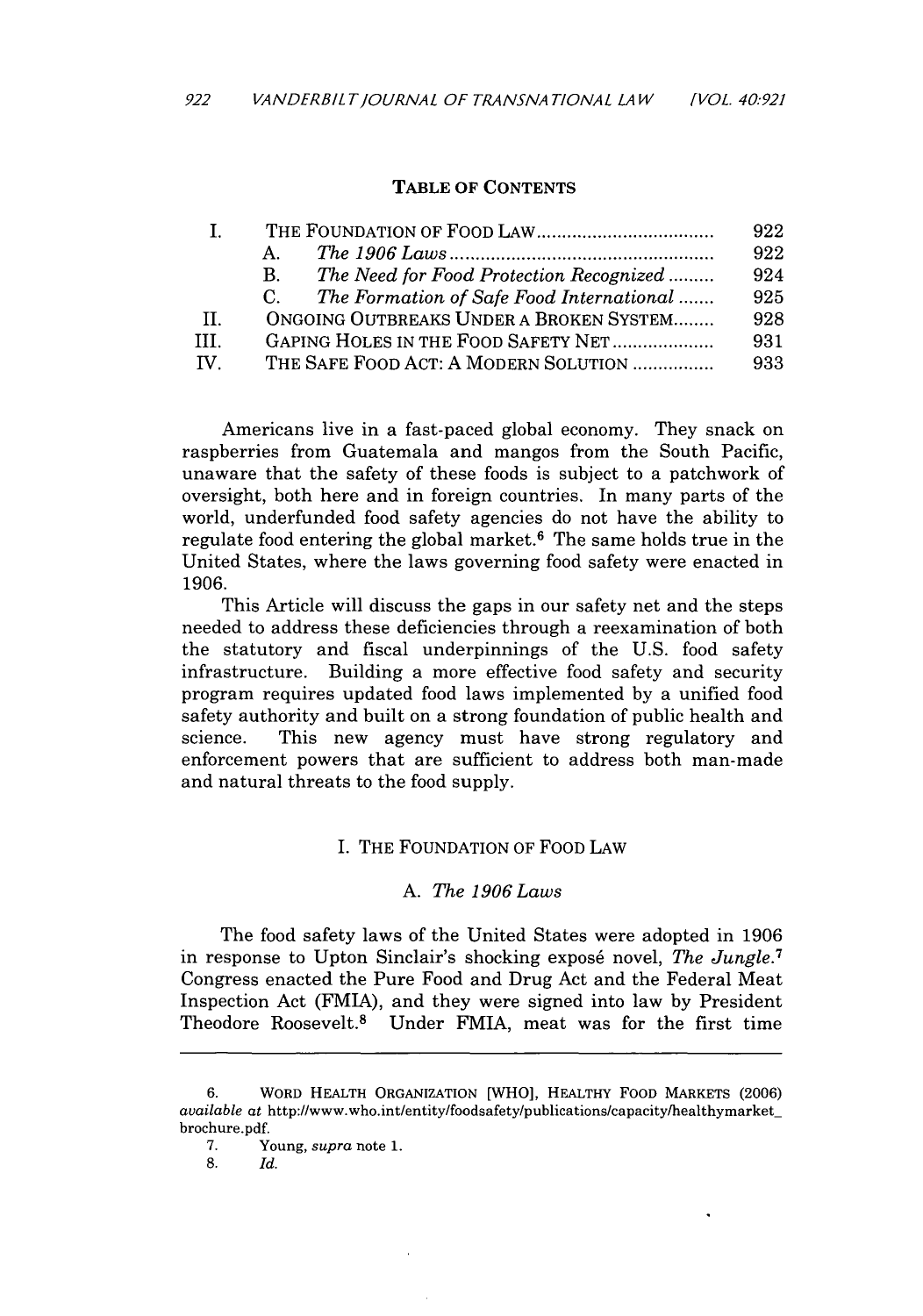subject to continuous federal inspection by the United States Department of Agriculture (USDA). FMIA ensured meat safety by requiring inspectors to inspect and stamp all meat products with USDA's mark: "Inspected and passed."9 Poultry products were added to the program in 1957, and subject to the same legal requirement as beef: carcass-by-carcass inspection at slaughter, and continuous inspection of processing plants.<sup>10</sup> The meat and poultry inspection programs today employ over 7,000 inspectors who visit meat plants daily.<sup>11</sup>

The vast majority of foods are subject to much more passive oversight by the Food and Drug Administration (FDA). The Pure Food and Drug Act, also passed in 1906, forbade the marketing of any food containing "any added poisonous or other added deleterious ingredient which may render such article injurious to health."'12 Thus, Congress provided FDA with limited authority to act only when foods were adulterated or misbranded. Today, the FDA is responsible for regulating and inspecting about eighty percent of the U.S. food supply, including many imported foods, using this startlingly weak statutory structure.<sup>13</sup>

Following September 11, 2001, Congress recognized that FDA's programs were inadequate to prevent bioterrorism. Secretary Tommy Thompson from the Department for Health and Human Services told Congress, "Am I satisfied with the [food] inspections we're doing? No, I am more fearful about this than anything else."<sup>14</sup> Following the terrorist attacks of September 11, 2001, Congress recognized the need to increase U.S. regulatory programs to better protect the security of the food supply. Accordingly, it passed the Public Health Security and Bioterrorism Response Act of **2002.15** While the new law has been beneficial, recent outbreaks of contamination in spinach, lettuce, peanut butter, and pet food

13. Information Sheet, Food & Drug Administration [FDA], U.S. Dep't of Health & Human Servs., Keeping the Nation's Food Supply Safe: FDA's Big Job Done Well (Feb. 2002), http://www.fda.gov/opacom/factsheets/justthefacts/2cfsan.pdf.

<sup>9.</sup> Federal Meat Inspection Act, 21 U.S.C. § 604 (2000).

<sup>10.</sup> Poultry Products Inspection Act, Pub. L. No. 85-172, 71 Stat. 441 (1957) (codified at 21 U.S.C. §§ 451-71).

<sup>11.</sup> Backgrounder, Food Safety & Inspection Serv. [FSIS], U.S. Dep't of Agric. [USDA], Protecting the Public from Foodborne Illness: The Food Safety and Inspection Service (Apr. 2001) http://www.fsis.usda.gov/Frame/FrameRedirect.asp?main=http:// www.fsis.usda.gov/OAlbackground/fsisgeneral.htm.

<sup>12.</sup> Federal Food and Drugs Act of 1906, ch. 3915, 34 Stat. 768, 770 (repealed 1938).

<sup>14.</sup> Julian E. Barnes & Keith Bradsher, *Concerns that U.S. Food Supply is Vulnerable to Terrorist Attacks,* N.Y. TIMES, Oct. 24, 2001, at B9.

<sup>15.</sup> Bioterrorism Act of 2002, Pub. L. No. 107-188, 116 Stat. 594 (codified in scattered sections of 7, 21, 29, and 42 U.S.C.).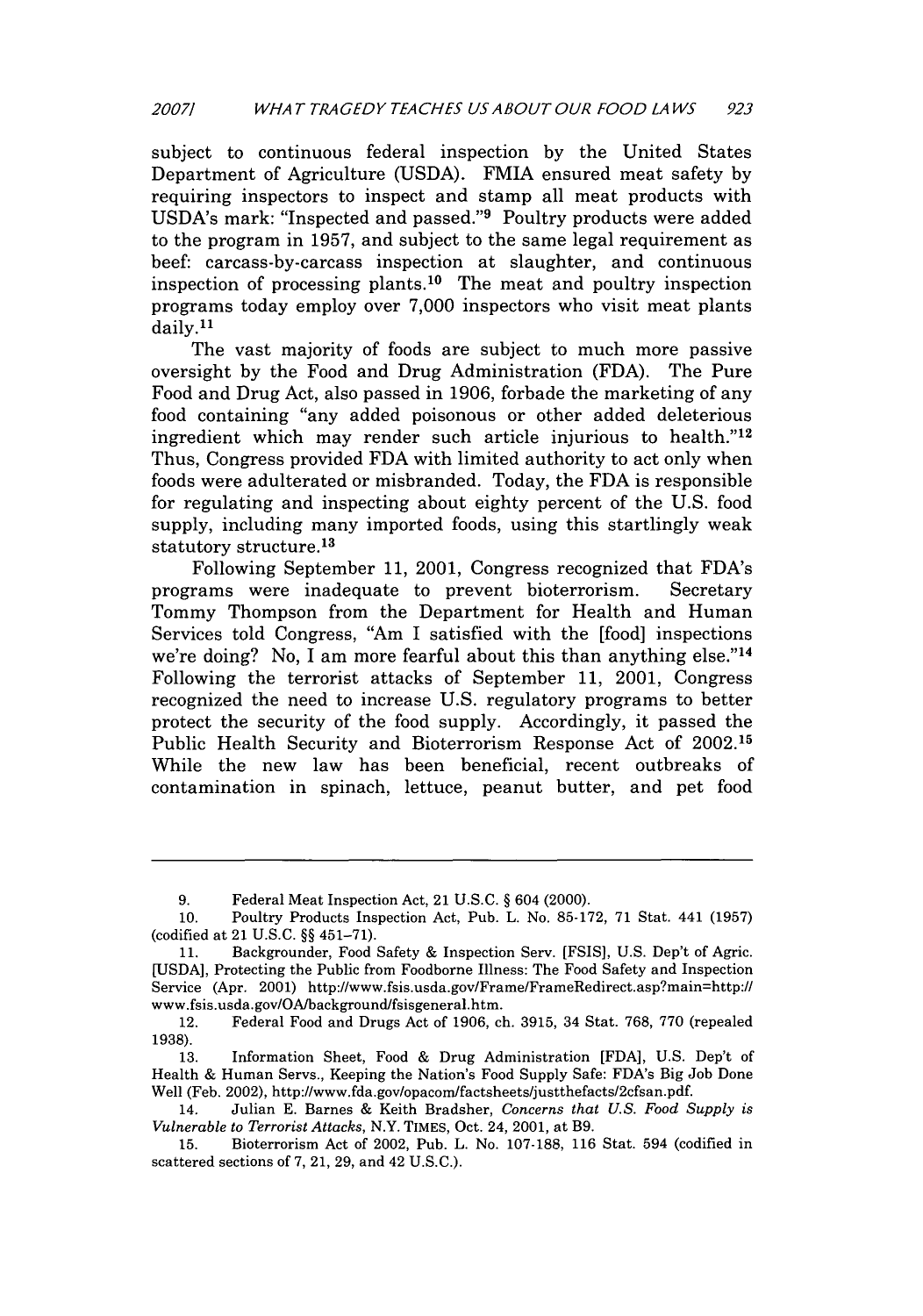demonstrate that the law has not reduced the threat from natural contaminants in the food supply.<sup>16</sup>

#### B. *The Need for Food Protection Recognized*

The Bioterrorism Act gave FDA several significant new food safety authorities, along with \$100 million for improvements in inspection and counterterrorism programs. 17 The agency was given authority to register domestic and foreign food firms, detain suspect food items, and require prior notice on all imported food shipments.<sup>18</sup> In addition, recordkeeping rules allowed FDA to require the "creation and maintenance of records needed to determine the immediate previous sources and immediate subsequent recipients of food," the so-called "One-up/One-down Rule."<sup>19</sup> Food companies responded by developing systems to trace food, allowing for easier recall in the event of a bioterrorist threat or foodborne illness outbreak.20 These new systems improve upon the antiquated system of voluntary food recalls, but the problems are far from solved.

The Bioterrorism Act focused on food security and preventing intentional contamination, but it fails to address basic food safety. *Salmonella, E. coli* 0157:H7, *Campylobactor,* and many other foodborne hazards regularly show up in the food supply, causing illnesses and deaths.21 According to the World Health Organization (WHO) report *Terrorist Threats to Food,* "Outbreaks of both unintentional and deliberate foodborne disease can be managed by the same mechanisms. Sensible precautions, coupled with strong surveillance and response capacity, constitute the most efficient and

<sup>16.</sup> See, *\*e.g.,* Press Release, FDA, FDA Warns Consumers Not to Eat Certain Jars of Peter Pan Peanut Butter and Great Value Peanut Butter (Feb. 14, 2007), *available* at http://www.fda.gov/bbs/topics/NEWS/2007/NEWO1563.html; Press Release, FDA, FDA Warns Consumers Not to Use Wild Kitty Cat Food Due to *Salmonella* Contamination (Feb. 13, 2007), *available at* http://www.fda.govlbbs/topicsl NEWS/2007/NEW01562.html; Press Release, FDA, FDA Issues Advice to Consumers to Reduce Risk of Foodborne Illness from Fresh Produce (Nov. 2, 2006), *available at* http://www.fda.gov/bbs/topics/NEWS/2006/NEW01503.html.

<sup>17.</sup> Bioterrorism Act of 2002 § 302.

<sup>18.</sup> *Id.* §§ 303, 305, 307.

<sup>19.</sup> *See* CTR. FOR FOOD SAFETY & APPLIED NUTRITION, FDA, WHAT You NEED TO KNOW ABOUT ESTABLISHMENT AND MAINTENANCE OF RECORDS (2004), *available at* http://www.cfsan.fda.govl-acrobatlfsbtrec.pdf (informing U.S. food producers about record-keeping regulations).

<sup>20.</sup> *See, e.g.,* Andria Cheng, *Food Companies Work to Improve Safety - and Rebuild,* INVESTOR'S BUS. DAILY, Aug. 30, 2007, *available at* http://www.investors.coml breakingnews.asp?journalid=58919276 (detailing U.S. food companies' efforts to improve product tracking through technology).

<sup>21.</sup> **CAROLINE** SMITH DEWAAL, KENDRA JOHNSON & FARIDA BHUIYA, CTR. FOR SCI. IN THE PUB. INTEREST [CSPI], OUTBREAK ALERT!: CLOSING THE GAPS IN OUR FEDERAL FOOD-SAFETY NET (2006), http://www.cspinet.org/foodsafety/outbreak\_ alert.pdf.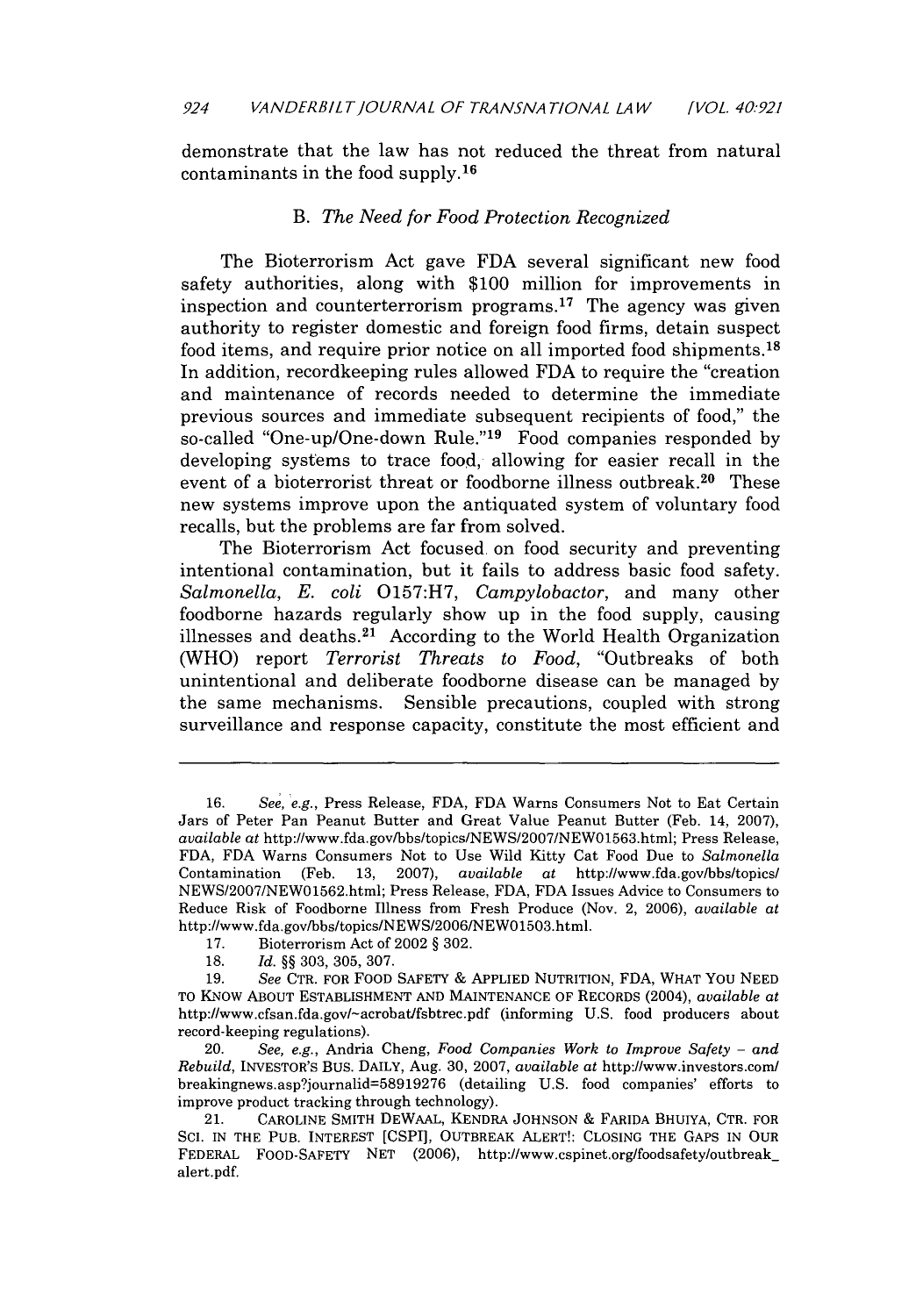effective way of countering all such emergencies, including food terrorism." $22$  As WHO's report made clear, food safety and security go hand-in-hand.

#### *C. The Formation of Safe Food International*

In June 2005, a coalition of consumer organizations from around the world gathered in Geneva, Switzerland, to develop standardized international guidelines for national food safety infrastructures. <sup>23</sup> Representatives of the WHO, the Food and Agriculture Organization of the United Nations (FAO), and 32 consumer organizations created the Safe Food International (SFI) principles for strong national foodsafety programs, which include: (1) Food Laws and Regulations; (2) Food Control Management; (3) Inspection Services; (4) Foodborne Disease Surveillance and Investigation; (5) Recall and Tracking Systems; (6) Food Monitoring Laboratories; (7) Information, Education, Communication, and Training; and (8) Funding and Affordability of the National Food Safety Programs. <sup>24</sup>

Food control management begins with a national food safety authority that manages the entire "farm-to-table" process. 25 In 2003, the FAO, in conjunction with the WHO, released guidelines for national food safety control systems. 26 The paper discussed the benefits of a unified food safety agency, including: "[u]niform application of protection measures; [the] ability to act quickly to protect consumers; [i]mproved cost efficiency and more effective use of resources and expertise;  $\ldots$  [the] [c]apacity to quickly respond to emerging challenges ... ; and [t]he provision of more streamlined and efficient services."<sup>27</sup> One of the major responsibilities of the national food safety authority is the development and use of risk analysis, a three stage process that includes risk assessment, risk management, and risk communication. <sup>28</sup>

Risk assessment should be carried out "openly and transparently," ensuring adequate communication between scientists

<sup>22.</sup> FOOD SAFETY DEP'T, WHO, TERRORIST THREATS TO FOOD: GUIDANCE FOR ESTABLISHING AND STRENGTHENING PREVENTION AND RESPONSE SYSTEMS 1 (2002), http://www.who.int/foodsafety/publications/general/en/terrorist.pdf.

<sup>23.</sup> Safe Food Int'l [SF11, *Guidelines for Consumer Organizations to Promote National Food Safety Systems,* at 3 (2005), http://safefoodinternational.org/guidelines\_ for\_consumer\_organizations.pdf [hereinafter SFI, *Guidelines*].

<sup>24.</sup> *Id.*

<sup>25.</sup> *Id.* at 10.

<sup>26.</sup> U.N. FOOD & AGRIC. ORG. [FAO] & WHO, ASSURING FOOD SAFETY AND QUALITY: GUIDELINES FOR STRENGTHENING NATIONAL FOOD CONTROL SYSTEMS (2003), *available at http://www.who.int/foodsafety/publications/capacity/en/Englsih\_Guidelines\_* Food\_control.pdf.

<sup>27.</sup> *Id.* at 15.

<sup>28.</sup> SFI, *Guidelines, supra* note 23, at 7.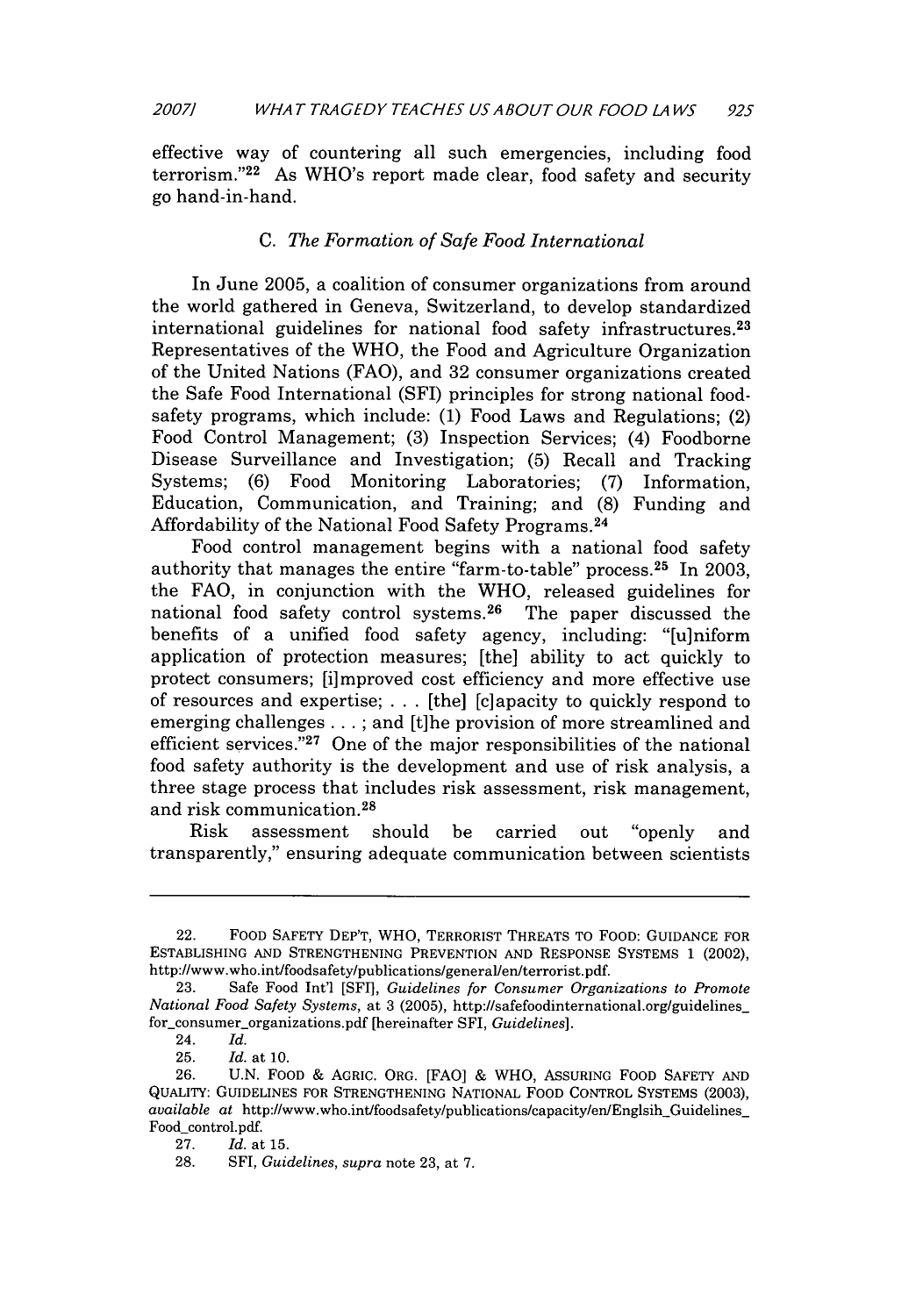and consumer groups. $29$  The national food safety authority will also be responsible for setting standards and regulations, participating in international food-control activities, approving new food ingredients and novel technologies, and developing and managing a food safety inspection system.<sup>30</sup>

Modern food laws and regulations, which provide the backbone of a successful food safety program, "should provide a framework for an integrated and coordinated food safety system."<sup>31</sup> The international guidelines recommend creating national food laws that govern inspection authority, promote the development of preventative programs for foodborne disease, and ensure adequate tracking and recall authority should hazards develop. $32$  In addition, as the modern farm-to-fork food chain involves many people and offers many opportunities for contamination, food laws must be actively updated to ensure that each' step along the food chain has adequate oversight to prevent foodborne illness resulting from both intentional and unintentional hazards.

The SFI guidelines call for the national food safety agency to manage food inspections and require sampling at many points on the farm-to-table chain.<sup>33</sup> Government inspectors will observe practices on farms, in processing plants, and at all types of retail venues, ensuring that Hazard Analysis and Critical Control Point (HACCP) systems are developed and food production complies with national laws and regulations. 34 According to the WHO's *Terrorist Threats to Food,* HACCP-like systems, coupled with routine inspection, can greatly reduce the likelihood of both inadvertent and deliberate food contamination. 35 Well-trained inspectors and publicly available inspection reports are the most effective way to ensure the successes or failures of the national food safety system.

SFI's participants recognized that, although prevention is critical, total elimination of food contamination problems is unlikely; therefore, adequate surveillance, tracking, and recall systems must be in place. 36 Identifying foodborne illness is an important part of this process. According to the WHO, "Effective control of foodborne disease must be based on evaluated information about foodborne hazards and the incidence of foodborne disease."37 Food attribution

37. WHO, WHO GLOBAL STRATEGY FOR FOOD SAFETY: SAFER FOOD FOR BETrER HEALTH 9 (2002), http://www.who.int/entity/foodsafety/publications/general/en/strategy \_en.pdf.

<sup>29.</sup> *Id.*

<sup>30.</sup> *Id.*

<sup>31.</sup> *Id.* at 4.

<sup>32.</sup> *Id.* at 4-5.

<sup>33.</sup> *Id.* at 9.

<sup>34.</sup> Id.

<sup>35.</sup> FOOD SAFETY DEP'T, WHO, *supra* note 22, at 14.

<sup>36.</sup> SFI, *Guidelines, supra* note 23, at 6.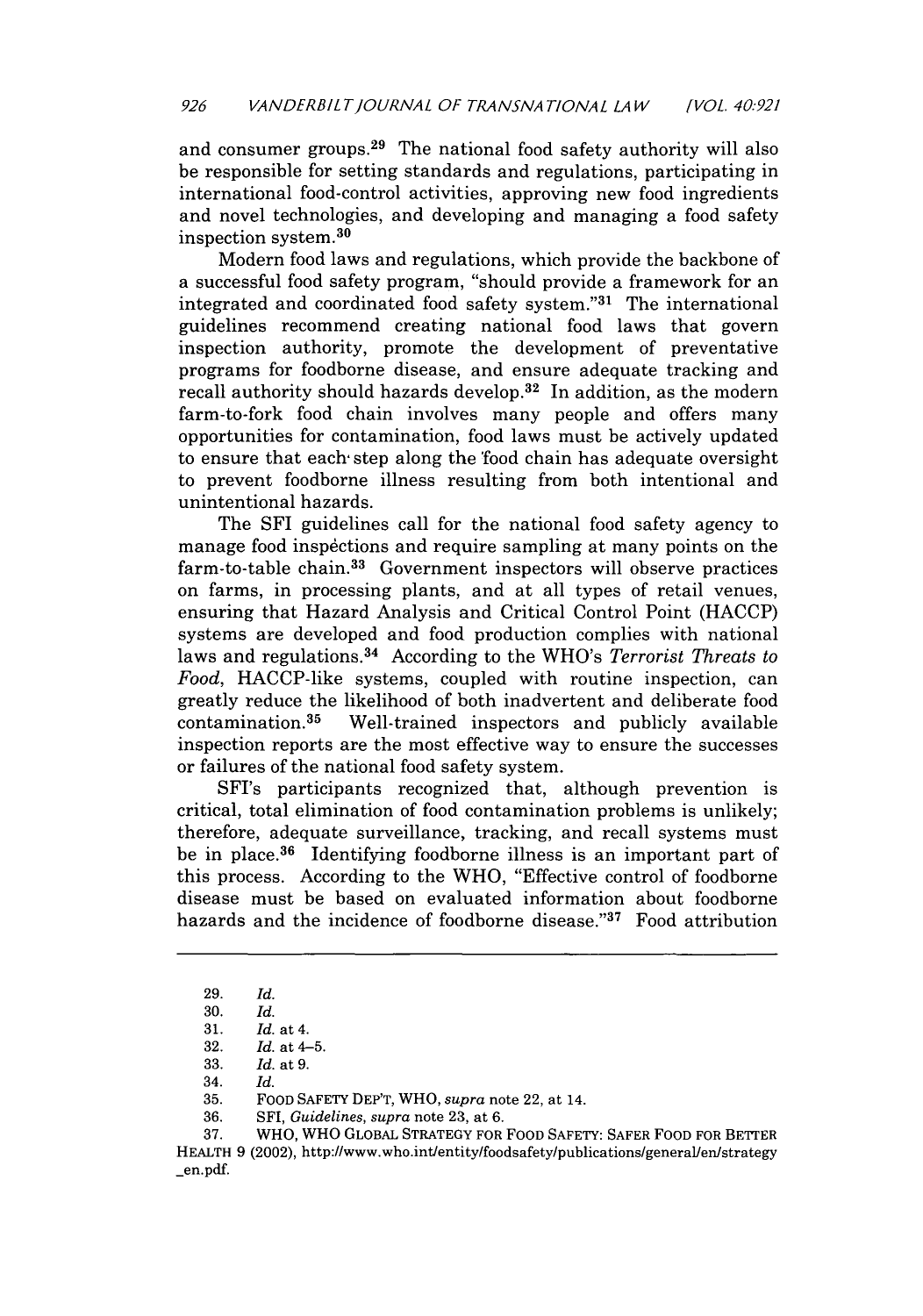data is critically important to the food safety system. It allows for annual trend analysis of foodborne illness and the identification of potentially hazardous foods. 38 Disease surveillance and investigation systems are also essential to recognize illnesses and disease outbreaks because they allow officials to notify the public more quickly about food contamination. <sup>39</sup>

During an outbreak, recall and tracking systems can be activated to ensure that tainted food is removed from the market. Food recalls can be initiated by the food industry, the national food safety agency, or consumer organizations; however, in order for a recall system to be truly effective, mandatory national food tracking systems must be in place. 40 Tracking systems should include animal identification, labels on produce with the farm and lot number where it originated, and numbers on all packaged food to allow for identification. These tracking and recall systems would allow for the prompt removal of any contaminated or mislabeled food products.

Adequate surveillance and tracking systems depend on a system of government laboratories to monitor the health of their citizens and recognize potential foodborne illnesses. 41 The WHO recommends a laboratory system based on sentinel sites and regional and/or international laboratory networks.42 Government laboratories with a range of analytical capabilities are essential, as is the establishment of quality assurance criteria. 43 Laboratory analysis is critical for identifying contaminated foods and confirming the safety of domestic food products. <sup>44</sup>

The integrity and effectiveness of food control operations and activities depends on the perception of consumers. 45 Thus, the food safety administration must develop its policies in a transparent manner to ensure consumer confidence. 46 Authorities, industry, and consumers need up-to-date information about foodborne illness and ways to prevent the transmission of foodborne disease. Government authorities and industry experts should also receive training on effective systems to prevent possible food contamination. 47 Consumer education-from media releases to educational programs- is critically important. Information should be presented in a manner

41. *See generally* FOOD SAFETY DEP'T, WHO, *supra* note 22 (providing guidance to Member States on establishing and strengthening food terrorism detection systems).

47. *Id.*

<sup>38.</sup> *See, e.g.,* SFI, *Guidelines, supra* note 23, at 6 (recommending the use of surveillance systems to collect attribution data).

<sup>39.</sup> *Id.*

<sup>40.</sup> SFI, *Guidelines, supra* note 23, at 11.

<sup>42.</sup> *Id.* at 24.

<sup>43.</sup> SFI, *Guidelines, supra* note 23, at 12.

<sup>44.</sup> *Id.*

<sup>45.</sup> FAO & WHO, *supra* note 26, at 11.

<sup>46.</sup> *Id.*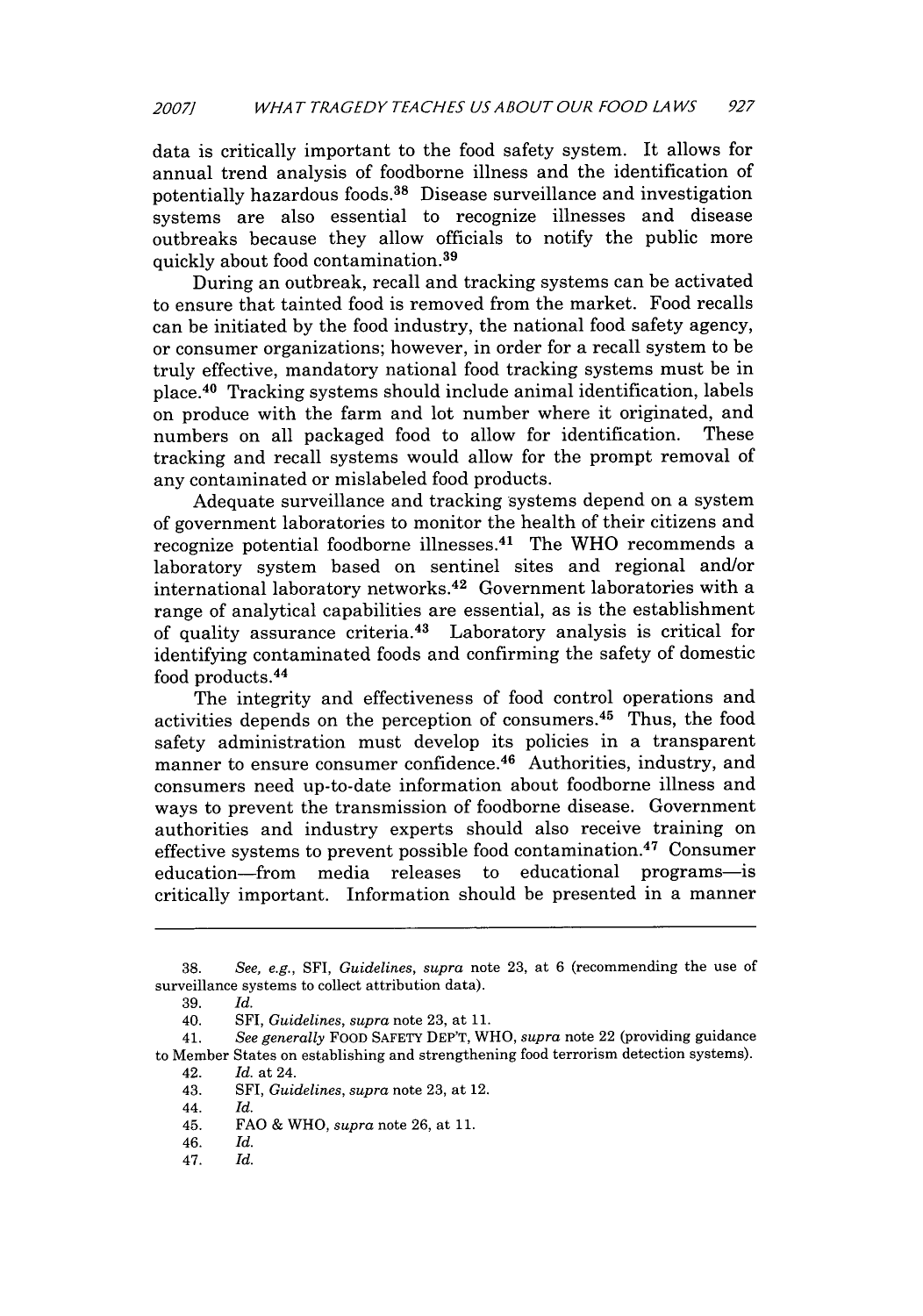that informs and educates the public without causing unnecessary fear or alarm.

Finally, SFI promotes full funding for food safety agencies that protect the public while also ensuring that food production systems are still accessible and affordable to small farmers and producers. <sup>48</sup> If agency funding depends on licensing or taxing the food industry, it must be carefully managed.49 Any costs passed to the food industry will eventually be paid by the consumer, a trickle-down effect that most often affects the poorer sectors of society.50 Further, funding must not compromise the independence and integrity of the agencies, and "[flunds must be utilized efficiently to maximize public health protection with accountability to the public."51

#### II. ONGOING OUTBREAKS UNDER A BROKEN SYSTEM

Congress worked quickly to enact the Bioterrorism Act of 2002 in an effort to ensure food security. The closing months of 2006, however, demonstrated that many gaps remain in the U.S. foodsafety net. In August and September 2006, an outbreak of *E. coli* 0157:H7 sickened 204 people in 26 states, killing at least three. <sup>52</sup> FDA warned consumers not to eat fresh, bagged spinach, which was the source of this devastating outbreak. 53 Another produce outbreak occurred later that fall, when *Salmonella* in tomatoes sickened restaurant patrons across the country.<sup>54</sup> This time  $183$  people fell ill in 21 states. <sup>55</sup>*E. coli* 0157:H7 appeared in produce again before the year's end, when shredded lettuce at Taco Bell<sup>56</sup> and Taco John's<sup>57</sup> restaurants sickened 152 individuals.

These outbreaks dominated the news, raising consumer fears about whether it was safe to eat fresh produce. The media and angry

50. *Id.*

51. SFI, *Guidelines, supra* note 23, at 14.

52. *Wild Pigs Eyed as Source of Deadly Bacteria that Contaminated Spinach with E. coli,* **INT'L** HERALD TRIB., Oct. 26, 2006.

54. Press Release, FDA, FDA Notifies Consumers that Tomatoes in Restaurants Linked to *Salmonella* Tiphimurium Outbreak (Nov. 3, 2006), *available at* http://www.fda.govbbs/topics/NEWS/2006NEWO1504.html.

**55.** *Id.*

56. Press Release, Centers for Disease Control and Prevention [CDC], Multistate Outbreak of E. coli 0157 Infections, November-December 2006 (Dec. 14, 2006), *available at* http://www.cdc.gov/ecoli/2006/december/121406.htm.

57. Press Release, FDA, FDA and States Closer to Identifying Source of E. coli Contamination Associated with Illnesses at Taco John's Restaurants (Jan. 12, 2007), *available at* http://www.fda.govfbbs/topics[NEWSI2007/NEW01546.html.

<sup>48.</sup> SFI, *Guidelines, supra* note 23, at 14.

<sup>49.</sup> FAO & WHO, *supra* note 26, at 16.

<sup>53.</sup> Press Release, FDA, FDA Statement on Foodborne *E. coli* 0157:H7 Outbreak in Spinach (Sept. 15, 2006), *available at* http://www.fda.gov/bbs/topics/ NEWS/2006/NEW01451.html.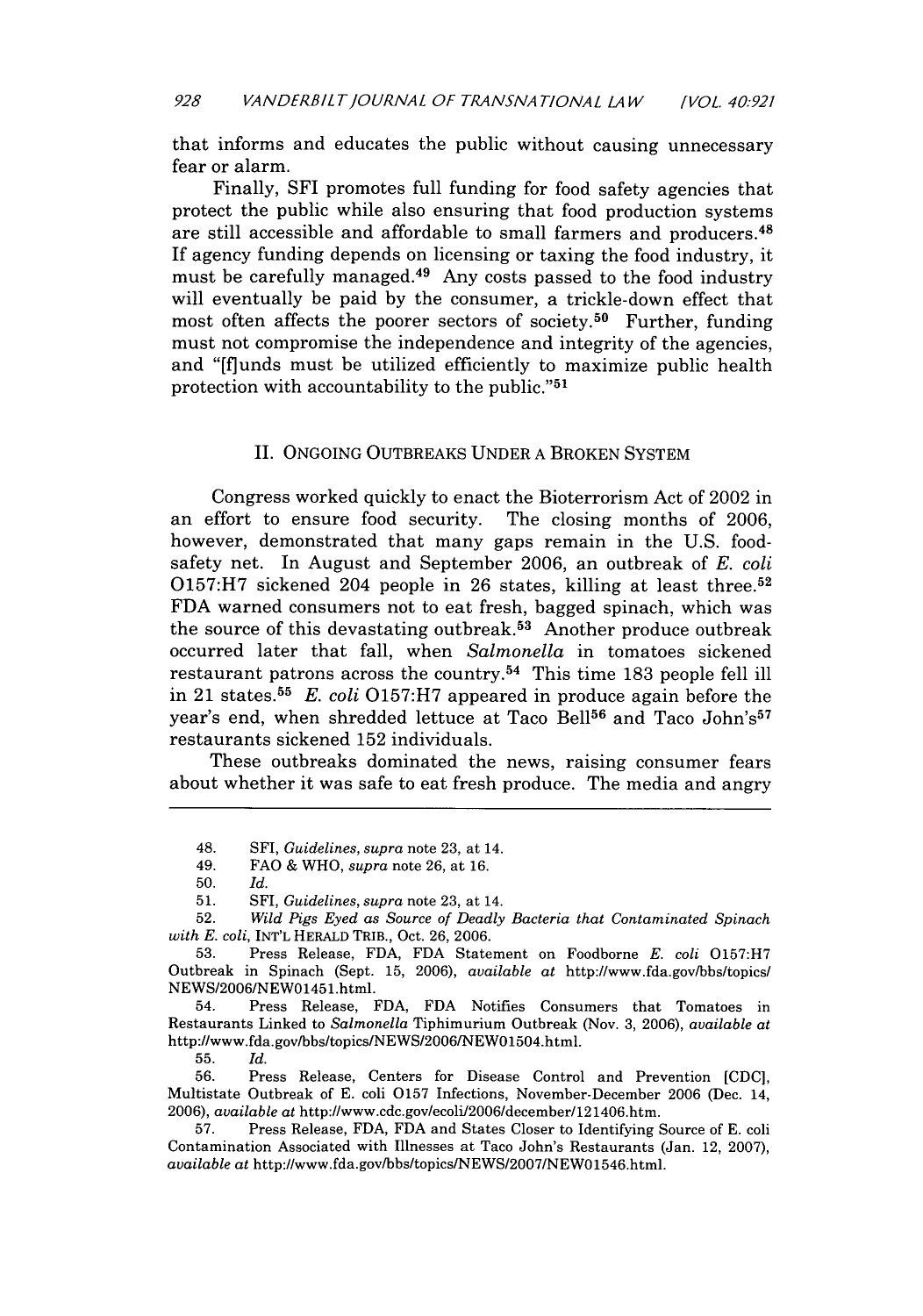consumers repeatedly raised questions regarding who bore responsibility, both for the outbreak and for its resulting confusion. <sup>58</sup> The farmers who grew the affected produce were accused, as were nearby cattle ranchers.<sup>59</sup> Several federal agencies came under fire for a chaotic response: the Centers for Disease Control and Prevention (CDC), which investigate outbreaks; the Food and Drug (CDC), which investigate outbreaks; the Food and Drug Administration. Environmental Protection Agency (EPA), which monitors water quality and other environment conditions; and the USDA, which has responsibility for animal health.<sup>60</sup> In testimony before the United States House of Representatives, former FDA Commissioner David Kessler stated, "Currently, FDA has no mandate for leadership on prevention of food safety problems, no funding to do important research to find ways to prevent food-bourne illness **...."61**

The Center for Science in the Public Interest (CSPI) tracks foodborne disease with its database, *Outbreak Alert!,* and publishes yearly reports on outbreak trends.<sup>62</sup> There has been a marked increase in the number of produce outbreaks reported since the late 1990s, due in part to better surveillance and reporting by state health departments and the CDC.<sup>63</sup> Produce has surpassed all other food categories as a cause of illness, including beef, poultry, and seafood. <sup>64</sup> Produce outbreaks have an average number of 49 victims, compared with 30 for poultry outbreaks and 10 for seafood outbreaks.<sup>65</sup> Americans are also eating more fresh produce than ever before. While nutritionists want to encourage this trend towards healthy eating, outbreaks are depressing consumer confidence in fresh produce. 66 Dr. David Acheson, FDA's First Assistant Commissioner

61. *FDA's Critical Mission and Challenges for the Future: Before the H. Comm. on Oversight and Government Reform,* 110th Cong. 4 (2007) (statement of Dr. David Kessler, Dean, University of California, San Francisco, School of Medicine), *available at* http://oversight.house.gov/documents/20070501193354.pdf.

62. DEWAAL ET AL., *supra* note 21.

65. Id.

<sup>58.</sup> *See, e.g.,* Marion Burros, *Growing Peril on Path From Field to Plate,* N.Y. TIMES, Dec. 7, 2006, at B8; John Schmeltzer, *Food-safety Fears Revived as Taco Bell Pulls Onions,* CHI. TRIB., Dec. 7, 2006, at 1.

<sup>59.</sup> *See, e.g.,* Brandon Bailey, *Unnamed Ranch Scoured for* E. Coli *Clues,* MERCURY NEWS, Oct. 14, 2006, at B1.

<sup>60.</sup> BENJAMIN ONYANGO ET AL., FOOD RECALLS **AND** FOOD SAFETY PERCEPTIONS: THE SEPTEMBER 2006 SPINACH RECALL CASE (2007), *available at* http:I/ageconsearch. umn.edulbitstream123456789268851l/spO7onOl.pdf (reporting that food outbreaks have shaken consumer trust in food regulatory agencies).

<sup>63.</sup> Id.

<sup>64.</sup> Id.

<sup>66.</sup> *See, e.g.,* CARA CUITE ET AL., FOOD POLICY INST., RUTGERS UNIV., PUBLIC RESPONSE TO THE CONTAMINATED SPINACH RECALL OF 2006 (Feb. 5, 2007), *available at* http://www.foodpolicyinstitute.org/docs/reports/FPI\_Spinach\_Recall\_Report.pdf (finding that the spinach contamination incidents have likely amplified consumer concerns about eating fresh produce that typically was viewed as healthy before the incidents).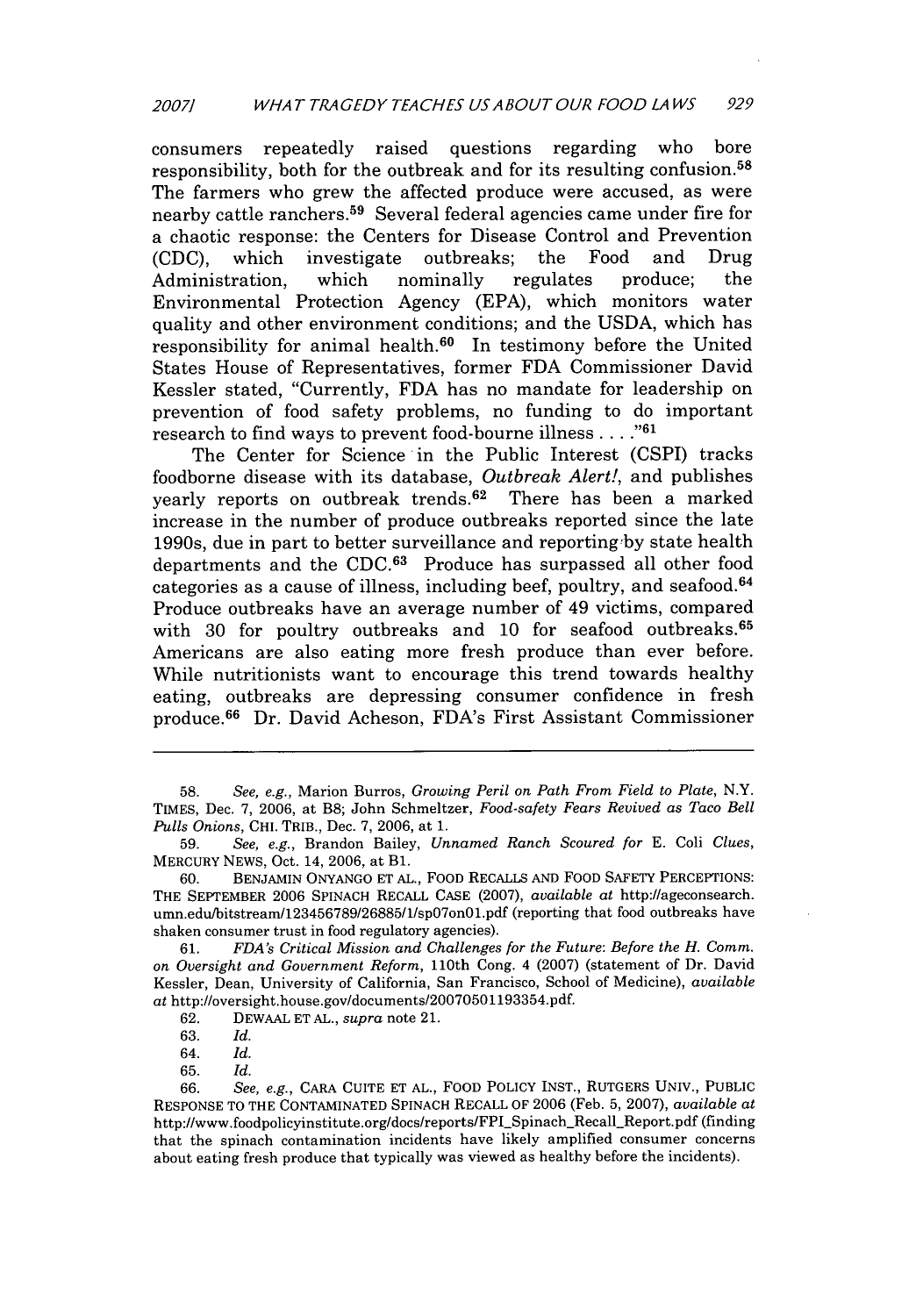for Food Protection and former director of FDA's Office of Food Defense, said he would not be surprised if there were future outbreaks involving produce: "Why should 2007 be any different, unless some changes are made? I hope not, but I'm a pragmatist." $67$ 

These outbreaks demonstrate the importance of rapid investigations and the quick release of information to consumers to lessen public health impacts. After spinach was identified as the vehicle in the August/September *E. coli* outbreak, the FDA promptly issued a public notice to avoid spinach and continually updated their information as more specifics became available. 68 One month after the FDA received notice of the outbreak, it traced the exact strain of *E. coli* bacteria causing the outbreak to the farm where the spinach was grown, and found the bacteria in nearby manure piles, a creek, and even a wild pig.<sup>69</sup> These findings definitively proved that the  $E$ . *coli* contamination originated on the farm.

Despite these successes, the spinach outbreak revealed the Achilles heel of the U.S. food safety system: a lack of resources to prevent outbreaks from occurring. William Hubbard, retired FDA Associate Commissioner, said, "The agency was currently so stretched that they can do little more than react to outbreaks, rather than try to prevent them."<sup>70</sup> Budget cuts have left the agency with fewer inspectors, yet the agency's workload continues to increase. 71 The produce outbreaks are just the latest symptom of an agency overwhelmed by responsibility but without the staff or resources to function effectively.

FDA's food program has a current funding shortfall of \$135 million, which an FDA budget official described as equivalent to a twenty-four percent budget cut.<sup>72</sup> This lack of funding has led to fewer inspections.<sup>73</sup> Since 2003, the number of FDA field staff dropped by twelve percent. Between 2003 and 2006, there was a thirty-two percent drop in federal inspections.<sup>74</sup> In fact, since  $1972$ inspections conducted by the FDA have declined by eighty-one percent.<sup>75</sup> In addition, funding shortfalls do not allow the FDA to

68. CUITE **ET** AL., *supra* note 66.

<sup>67.</sup> Dania Akkad, *Produce Still at Risk, FDA Official Says; Trade Groups Defend New Policies After* E. coli *Outbreak,* MONTEREY COUNTY HERALD, Mar. 21, 2007.

<sup>69.</sup> *Id.*

<sup>70.</sup> Andrew Martin, *Stronger Rules and More Oversight for Produce Likely After Outbreaks of* E. coli, N.Y. TIMES, Dec. 11, 2006, at A20.

<sup>71.</sup> Rep. Henry A. Waxman, *Fact Sheet: Weaknesses in FDA's Food Safety System,* Oct. 30, 2006, http://oversight.house.govDocuments/20061101115143- 67937.pdf.

<sup>72.</sup> *Id.*

<sup>73.</sup> *Id.*

<sup>74.</sup> *Id.*

<sup>75.</sup> *Id.*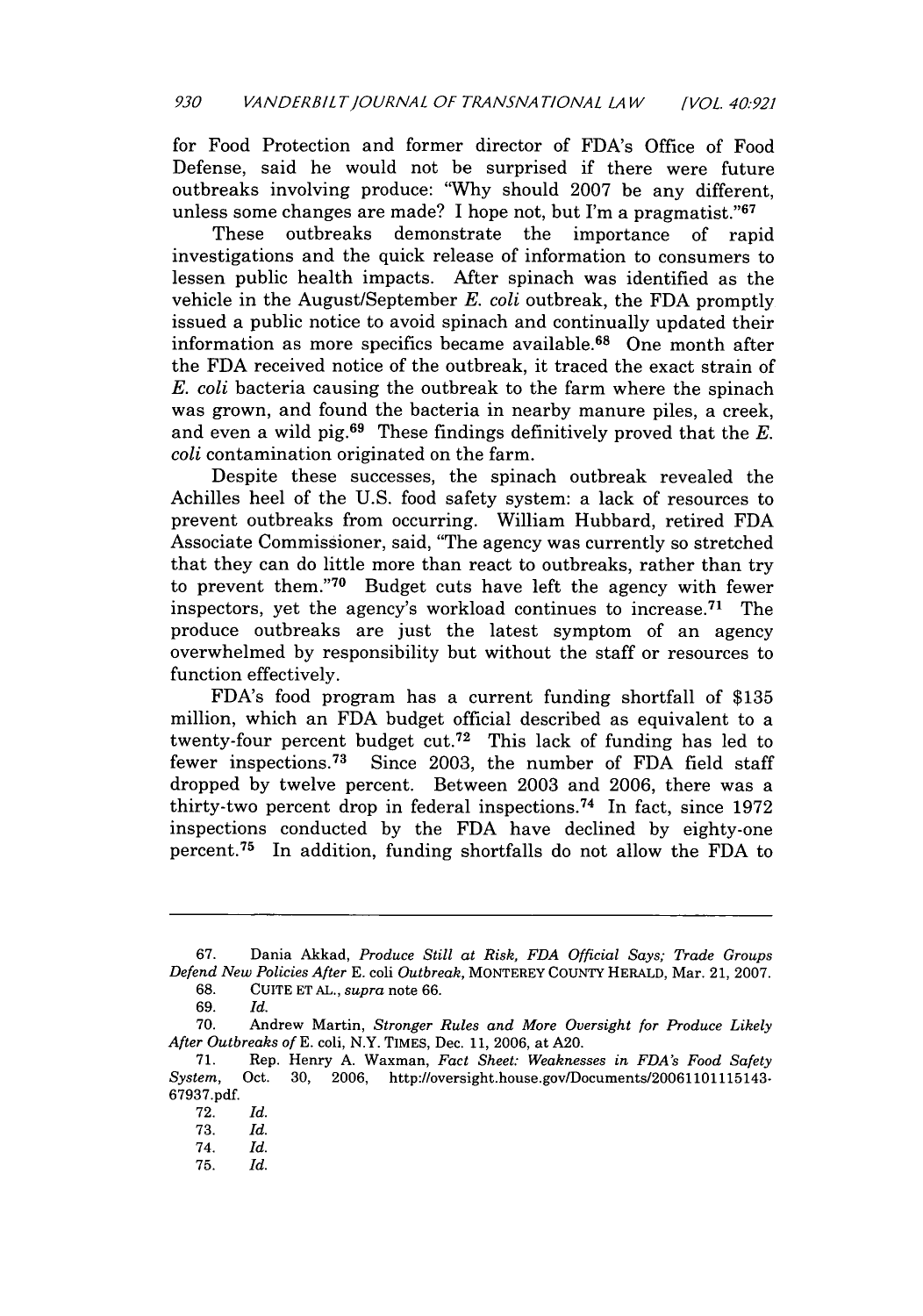explore new food safety technologies and leave the United States at a competitive disadvantage compared to other developed countries. <sup>76</sup>

The Bioterrorism Act of 2002 purportedly increased funding for the FDA to protect the nation from bioterrorism. In recent years, however, this funding has dissipated, so that the current number of inspectors has dropped below 2002 numbers.<sup>77</sup> Bioterrorism funding is no better at the state level. While the federal government gave state programs almost a billion dollars for the purpose of counterterrorism, food safety, and food security, less than 0.5% was earmarked for food safety at the manufacturing, processing, distribution, storage, and retail levels. <sup>78</sup>

#### III. GAPING HOLES IN THE FOOD SAFETY NET

Following September 11, 2001, security at U.S. airports was centralized under the Department of Homeland Security. 79 Notably, however, the most frequent traveler across U.S. borders-imported food-is still under the supervision of a bifurcated federal system of food regulation.<sup>80</sup> According to the National Academy of Sciences, "[a]t least a dozen federal agencies implementing more than 35 tatutes make up the federal part of the food safety system."<sup>8</sup> Furthermore, states play a huge role in conducting food plant inspections for the FDA. $82$  Though this fragmented network may play to the different needs of disparate agencies and industries, the recent outbreaks from both imported and domestic food demonstrate that such loosely connected departments can leave consumers unprotected.

The USDA inspects meat and poultry products as well as certain processed egg products. $83$  In addition, the USDA has responsibility for marketing meat overseas, ensuring the protection of plants and animals from disease, and acting as an advocate for agricultural

**81.** *Id.* at 26.

<sup>76.</sup> *Id.*

**<sup>77.</sup>** BIOTERRORISM **REGULATIONS:** RECORDS **MAINTENANCE AND** INSPECTION OF RECORDS FOR FOOD, http://cspinet.org/new/pdf/bioterrorismfactsheets.pdf (last visited Sept. 11, 2007); Waxman, *supra* note 71.

<sup>78.</sup> Press Release, Nat'l Ass'n of State Departments of Agric. [NASDA], NASDA Urges More Funding for Food Safety and Security (June 17, 2003), http://www.nasda.org/nasda/nasda/News-Publications/06-17-2003.html.

<sup>79.</sup> *Id.*

<sup>80.</sup> **INSTITUTE** OF **MEDICINE, NATIONAL** RESEARCH **COUNCIL, ENSURING SAFE** FOOD: FROM **PRODUCTION** TO **CONSUMPTION** 84 (National Academy Press 1998).

<sup>82.</sup> Waxman, *supra* note 71.

<sup>83.</sup> About FSIS: Structure and Organization, http://www.fsis.usda.gov/about. fsis/index.asp (last visited Sept. 10, 2007).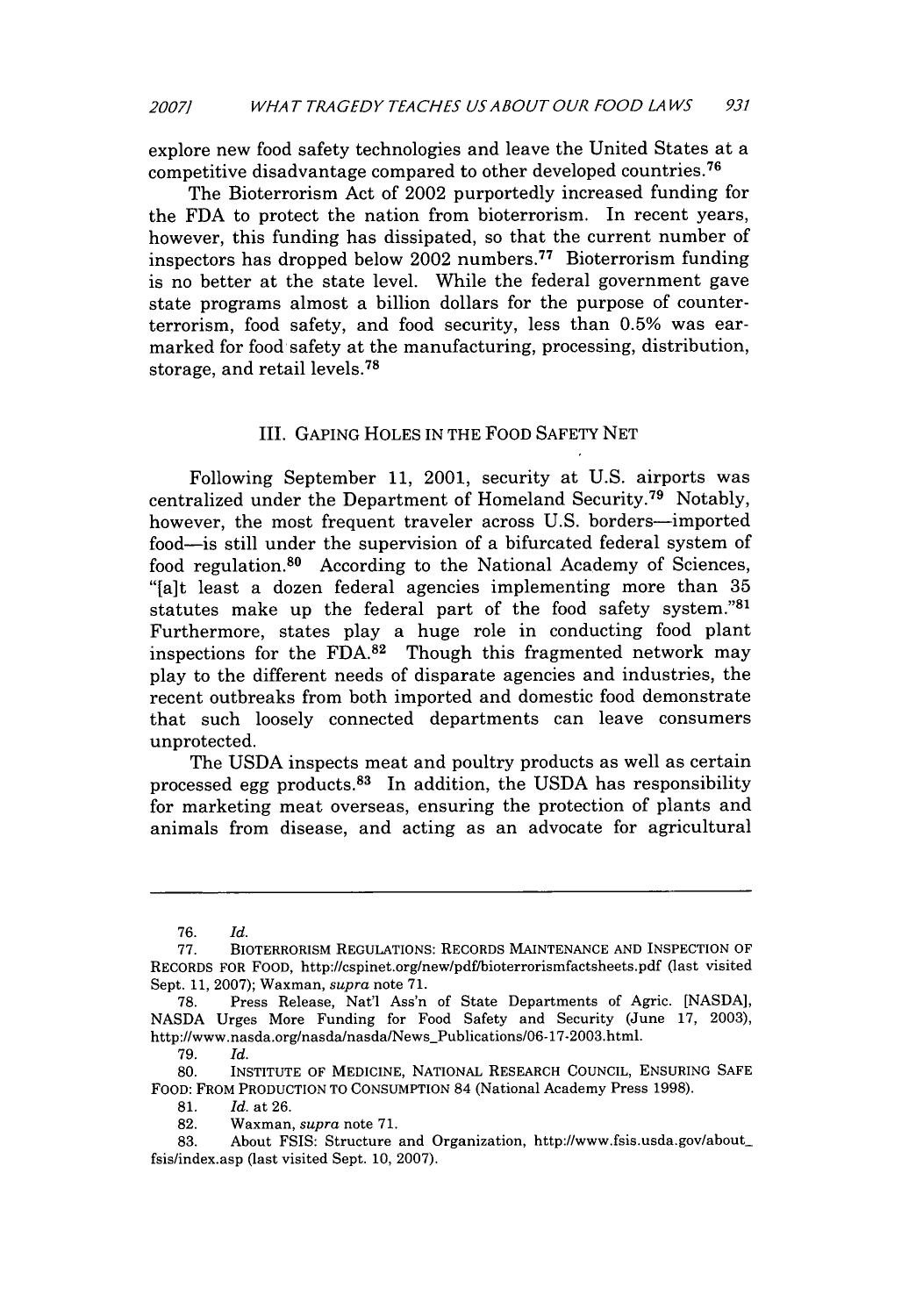interests in the U.S. Congress. $84$  Thus, USDA shares two oftenconflicting missions when it comes to food: safety and promotion.

The FDA is charged with protecting the safety of all foods not regulated by USDA. $85$  The agency regulates about eighty percent of the nation's food supply, including such high-risk products as seafood, fruits, vegetables, and dairy products.<sup>86</sup> Although the foods that FDA regulates are responsible for two-thirds of all foodborne illness outbreaks, the agency receives only one third of the total federal food budget, with the other two thirds going to USDA for the inspection of meat and poultry products. $87$  Hence, FDA-regulated foods-both domestic and imported-receive much less oversight and inspection than USDA-regulated foods.

The CDC, housed within the Department of Health and Human Services, is yet another public health agency in the U.S. food safety system. CDC works with states and local health departments to track and manage food borne illness outbreaks.<sup>88</sup> In addition, it coordinates FoodNet, a system for tracking foodborne diseases, and PulseNet, a system for genetic fingerprinting of isolates of disease agents, that has revolutionized CDC's ability to identify multi-state outbreaks.<sup>89</sup> CDC is the first federal agency that is informed of an outbreak when one exists, but it must identify a food source before the regulatory agency responsible for that food can be identified.<sup>90</sup>

Other agencies working to ensure safety in the food supply include the Environmental Protection Agency (EPA), the National Marine Fisheries Service (NOAA), and many others. 91 The multitude of federal food safety agencies, disparate policies, inadequate resources, and ongoing issues with both domestic and imported foods can create problems when hazards-both intentional and unintentional—arise in the food supply.

<sup>84.</sup> About USDA: Mission Statement, http://www.usda.gov/wps/portal/!ut/p/ s.7\_0\_A/7\_0\_1OB?navtype=MA&navid=ABOUT\_USDA (follow "Mission Statement" hyperlink) (last visited Sept. 10, 2007).

<sup>85.</sup> History of the FDA, http://www.fda.gov/oc/history/historyoffda/default.htm (last visited Sept. 10, 2007).

<sup>86.</sup> H. Comm. on Energy and Commerce, H.R. 3075, "Imported Food Safety Act of 2001": Fact Sheet, http://energycommerce.house.gov/foodsafety/lO7foodfacts.shtml (last visited Sept. 11, 2007).

**<sup>87.</sup>** *Id.*

<sup>88.</sup> CDC, Foodbourne Illness: Frequently Asked Questions (Jan. 10, 2005), http://www.cdc.gov/ncidod/dbmd/diseaseinfo/files/foodborne\_illness\_FAQ.pdf.

<sup>89.</sup> *Id.*

<sup>90.</sup> *Id.*

<sup>91.</sup> Fact Sheet, U.S. Envtl. Prot. Agency [EPA], The EPA and Food Security, http://www.epa.gov/pesticides/factsheets/securty.htm (last visited Sept. 17, 2007); Nat'l Oceanic & Atmospheric Admin. [NOAA], Fisheries, http://www.noaa.gov/fisheries.html (last visited Sept. 17, 2007).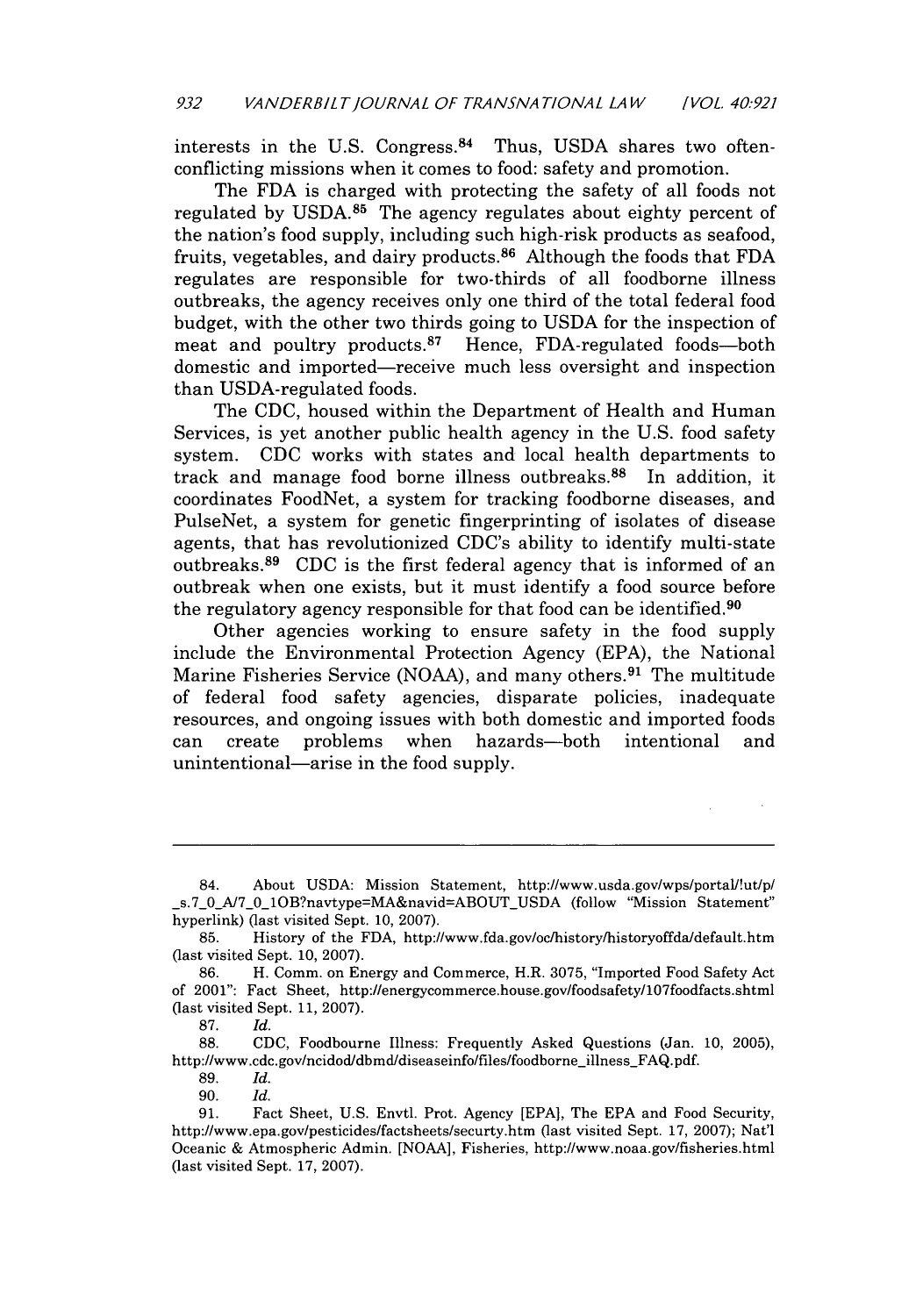#### IV. THE SAFE FOOD ACT: A MODERN SOLUTION

In a post-September 11 world, with risks of bioterrorism and ongoing natural hazards such as *E. coli* 0157:H7, the U.S. food safety system has become an issue of national security. regulatory framework is simply insufficient to handle these challenges. The Safe Food Act was introduced on February 15, 2007, by Senator Richard Durbin (D-IL) and Representative Rosa DeLauro (D-CT) as a solution to the myriad problems in the food security system.<sup>92</sup> The Act would streamline food safety at the federal level by consolidating the FDA, USDA, Center for Veterinary Medicine (CVM), EPA, and several other key food agencies to create a unified, science-based Food Safety Administration. <sup>93</sup>

In addition, the Safe Food Act would create a system of riskbased inspection, "determined by the type of food handled and the type of processing to which the food is subjected." $94$  Food establishments would receive a rating of between one and five, based on public health considerations and strong scientific evidence, to determine the frequency and timing of inspections.<sup>95</sup> The risk-based inspection program would continue the carcass-by-carcass inspections at slaughterhouses and perform daily inspections of high-risk products. 96 All facilities would be inspected at least annually, with many inspected much more often. $97$  This system of risk-based inspection would allow for the best use of department resources, while still providing safety checks along the entire farm-to-fork continuum.

Inspections are an important part of the process to prevent foodborne illness, but the best way to protect Americans is to prevent contamination. The Safe Food Act calls for the implementation of science-based process controls to ensure that food contamination is minimized throughout the production process.<sup>98</sup> The bill would require all food establishments to implement appropriate measures to control and reduce the levels of harmful contaminants in food and to meet performance standards for harmful pathogens.<sup>99</sup> The bill builds upon existing HACCP programs-a prevention-based food safety system-but would not limit the agency administrator to rely solely on this program.<sup>100</sup> The Safe Food Act authorizes the promulgation

<sup>92.</sup> Safe Food Act of 2007, S. 654, H.R. 1148, 110th Cong. (2007).

<sup>93.</sup> *Id.*

<sup>94.</sup> Rep. Rosa DeLauro, Summary, The Safe Food Act of 2005, H.R. 1507, http://www.house.gov/delauro/safe-food act 109.html (last visited Sept. 10, 2007).

<sup>95.</sup> Safe Food Act of 2007 § 202(b).

<sup>96.</sup> *Id.* § 205.

<sup>97.</sup> *Id.*

<sup>98.</sup> DeLauro, *supra* note 94.

<sup>99.</sup> *Id.*

<sup>100.</sup> *Id.*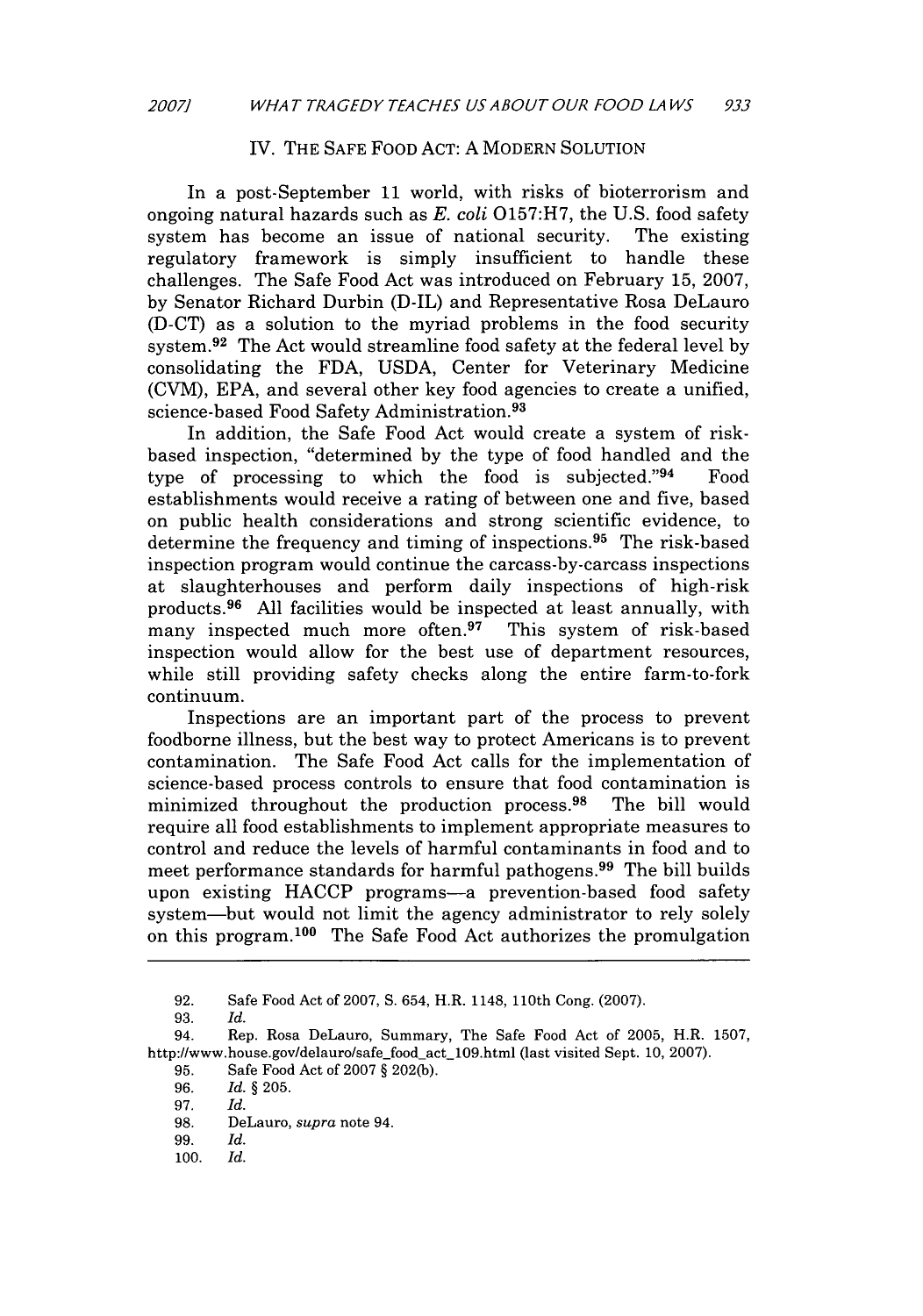of regulations to address the development of preventative processing<br>controls. sanitation standards, performance standards for controls, sanitation standards, performance standards for contaminants, adequate recordkeeping to monitor compliance, and a sampling program to ensure that the process controls are effective.<sup>101</sup>

Imported food consumption in the United States continues to rise exponentially, and the Safe Food Act recognizes and addresses this important component of the food supply.<sup>102</sup> Due to limited resources, the FDA currently inspects only about one percent of food entering the United States and does little to evaluate foreign food safety systems or inspect foreign plants. $103$  The Safe Food Act gives the Food Safety Administration the authority to evaluate and certify another country's food safety program to ensure that it is "at least equivalent to standards applicable to food produced in the United States."<sup>104</sup> The Administration would have the authority to audit the certified countries and would ensure continued compliance at least every five years.<sup>105</sup> The proposed law also requires routine inspections of foreign food imports to ensure that the food is safe and properly labeled.<sup>106</sup> Under the Safe Food Act, foods would no longer have an "open visa" to enter the United States without inspection or regulation.

Preventing all threats to the food supply—both intentional and accidental-is unlikely, so the Act gives the Food Safety Authority sufficient tools to respond in an emergency. According to the WHO, "[t]racing systems and market recalls are thus critical in responding to food contamination, whether deliberate or inadvertent." $107$  Today, however, both USDA and the FDA rely on voluntary company tracking and recall systems.<sup>108</sup>

The Safe Food Act further mandates the establishment of a national system for "tracing food and food producing animals from point of origin to retail sale."<sup>109</sup> The Act would allow companies to issue voluntary recalls should their product be deemed unsafe, but also grants authority for the Food Safety Administration to issue a

104. Safe Food Act of 2007 § 208.

105. *Id.*

106. *Id.*

107. FOOD SAFETY DEP'T, WHO, *supra* note 22, at 16.

108. Caroline Smith DeWaal, *Rising Imports, Bioterrorism, and the Food Supply,* 59 FOOD & DRUG L.J. 433, 437 (2004).

109. Safe Food Act of 2007 § 210.

<sup>101.</sup> Safe Food Act of 2007, S. 654, H.R. 1148.

<sup>102.</sup> ALBERTO JERARDO, U.S. DEP'T. OF AGRIC. [USDA], THE IMPORT SHARE OF U.S.-CONSUMED FOOD CONTINUES To RISE (2002), http://usda.mannlib.cornell.edu/ usda/ers/FAU/2000s/2002/FAU-07-03-2002\_Special\_Report.pdf.

<sup>103.</sup> *Food Safety: Overview of Food Safety and Inspection Service and Food and Drug Administration Expenditures: Hearing Before the S. Comm. on Agric., Nutrition, and Forestry,* 106th Cong. 3 (2000) (statement of Lawrence J. Dyckman, Director, Food and Agriculture Resources, Community, and Economic Development Division), *available at* http://www.gao.gov/archive/2000/rcOO30Ot.pdf.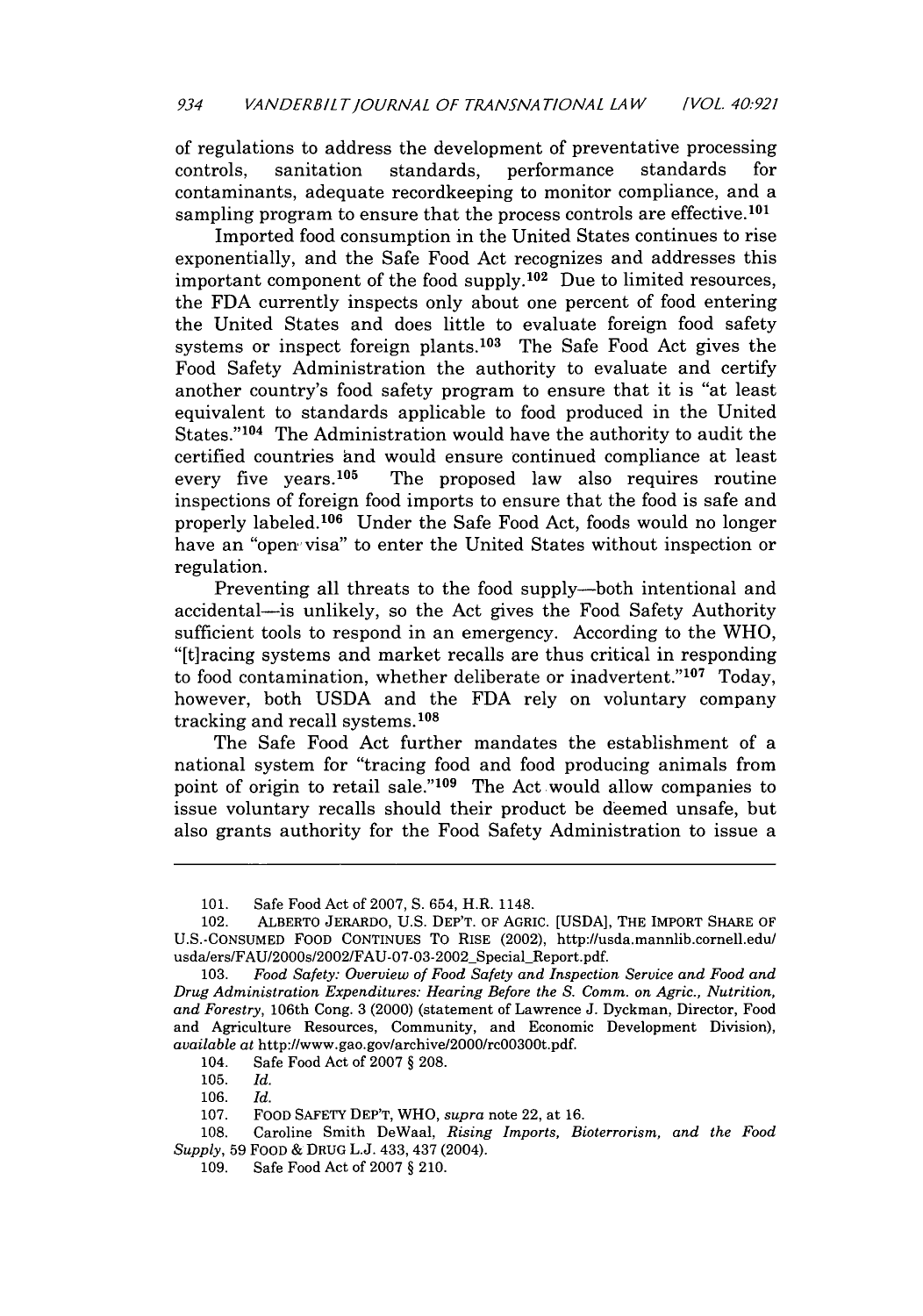mandatory recall if the company fails to do so.<sup>110</sup> This will ensure quick removal of contaminated products from the market and increase consumer confidence in the food supply.

Understanding of foodborne illness is constantly evolving, and the Safe Food Act recognizes the importance of outbreak investigations and scientific research to improve the safety of the food supply. The legislation requires the CDC and state health departments to share outbreak investigation information with the Food Safety Administration.<sup>111</sup> The bill also gives the Food Safety Administration the responsibility to maintain an "epidemiological system dedicated to food-borne illness identification, outbreaks, and  $\alpha$  containment." $\alpha$ <sup>112</sup> Detailed food attribution data is critical for risk assessments and also for the identification of emerging foodborne pathogens that could pose a risk to the public.

The Safe Food Act creates a single food agency with the necessary authority to fulfill its mission to ensure safe food on U.S. tables. The Administration can detain imported food and recall tainted food from the market.<sup>113</sup> It provides the necessary authority to penalize persons or organizations for violating food safety laws, allowing both civil and criminal penalties, and also provides whistleblower protection for individuals who disclose food safety violations. <sup>114</sup>

The Safe Food Act works to prevent foodborne illness and bioterrorism without grand schemes or an inflated budget. Instead, it ensures a strong national program, outbreak surveillance, and effective, honest public communication. The food industry remains the first line of defense, but the Act recognizes that effective industry programs require government monitoring and oversight.

U.S. food safety laws are more than a century old and were not designed to deal with modern issues such as bioterrorism, antibiotic resistance, or mad cow disease. The September 11, 2001 terrorist attacks demonstrated the need for enhanced national security, and the recent outbreaks serve as a reminder that much more must be done to protect the food supply. Safe Food International created guidelines for the development of a strong national food safety system. The Safe Food Act draws from these recommendations and creates a program that puts public health at the forefront of food safety in America.

<sup>110.</sup> DeLauro, *supra* note 94.

<sup>111.</sup> Safe Food Act of 2007 § 301.

<sup>112.</sup> *Id.* § 301(a)(4).

<sup>113.</sup> *Id.* §§ 402-403.

<sup>114.</sup> DeLauro, *supra* note 94.